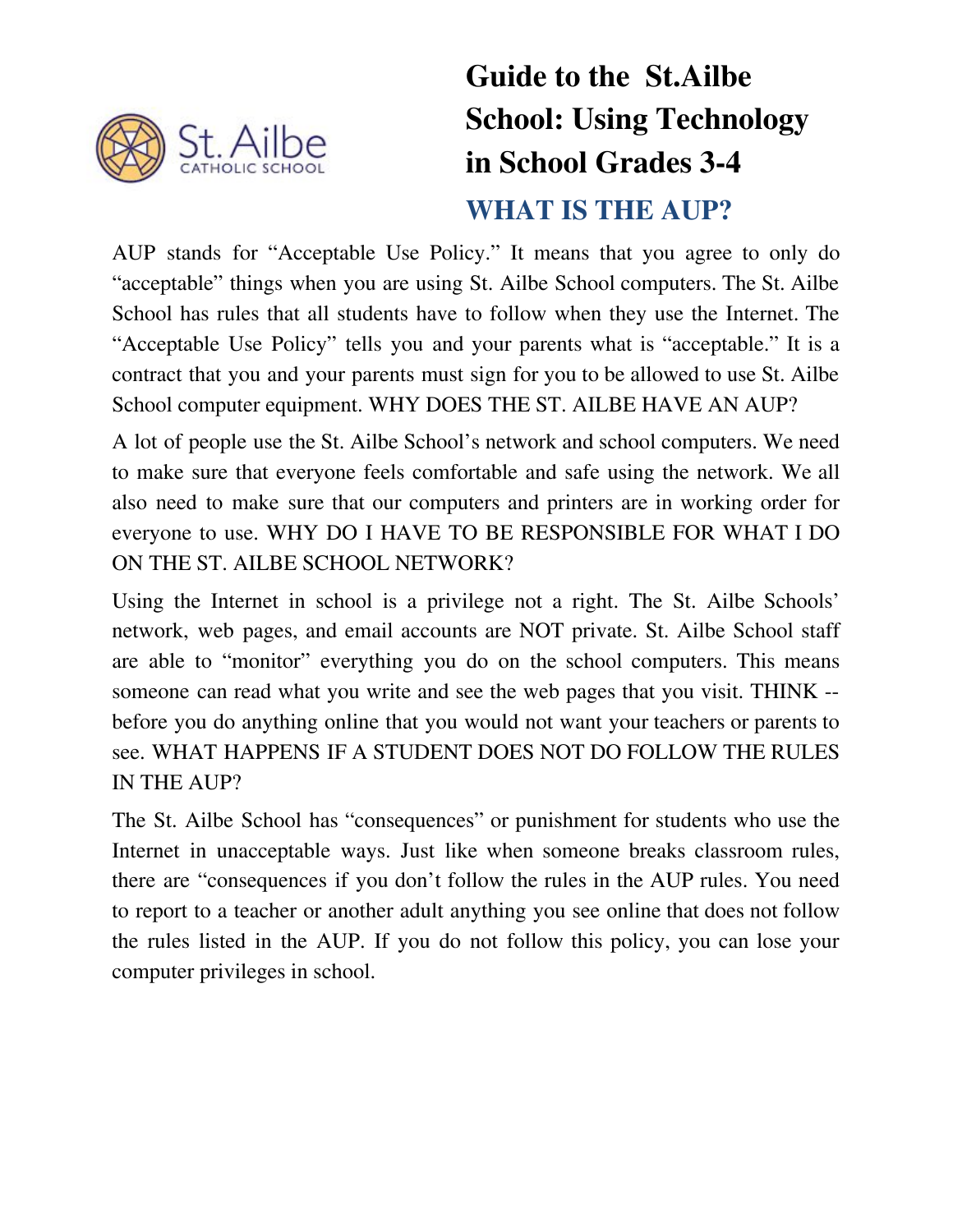### **St. Ailbe School AUP: "Student Responsible Use"**

1. I AM RESPONSIBLE FOR MY COMPUTER ACCOUNT AND EMAIL ACCOUNT. I will not give my password to anyone. I will log off from my account when I am finished. If I see another person's work on a computer screen, I will tell an adult. I will wait to use the computer until an adult has removed the material.

2. I AM RESPONSIBLE FOR MY LANGUAGE. I will only use language on the Internet and in my school email that I would use in the classroom with my teacher. I will not use bad words when I use a computer.

3. I AM RESPONSIBLE FOR HOW I TREAT OTHER PEOPLE. I will not write anything mean or hurtful to another person. I will not be a bully or make fun of anyone. I will not "stalk" any person online or by text message. I will tell a teacher if I see anything hurtful to another student online.

4. I AM RESPONSIBLE FOR MY USE OF THE ST. AILBE SCHOOL NETWORK. I will not look for web pages with pictures, words, or sounds that are not appropriate in school. I will not look for web pages or documents about sex, violence, or weapons. I will not download any files, including music and video files, unless a teacher gives me permission.

5. I AM A RESPONSIBLE MEMBER OF MY SCHOOL WHEN I AM ONLINE. I will not write anything or post pictures or video that is hurtful or embarrassing to anyone on Facebook, or any other site.

6. I AM RESPONSIBLE TO BE HONEST ABOUT WHO I AM ONLINE. I will not pretend to be anyone else online. I will not send email, create an account, or post any words, pictures, or sounds using someone else's name. I will not use another person's login name or password.

7. I AM RESPONSIBLE FOR PROTECTING THE SECURITY OF THE ST. AILBE SCHOOL NETWORK. I will not try to change security settings or install any software on school computers without permission. I will not use a phone, personal laptop, or any electronic device in school without a teacher's permission.

8. I AM RESPONSIBLE FOR PROTECTING ST. AILBE SCHOOL PROPERTY. I will not break or destroy any computer equipment on purpose. I will not move any equipment, including keyboards and mice, without permission.

9. I AM RESPONSIBLE FOR PROTECTING OTHER PEOPLE'S PROPERTY ONLINE. I will not "plagiarize." When I use information from a website, I need to let people know where I got the information. I will cite my sources. I will obey copyright laws and will not download words, pictures, video, or music that belongs to someone else.

10. I AM RESPONSIBLE FOR FOLLOWING SCHOOL RULES IF I PUBLISH ANYTHING ONLINE. I will not publish any material on a school website, wiki, blog, podcast, or discussion group without permission. I will not publish a picture, including my picture, with the person's first or last name in the caption.